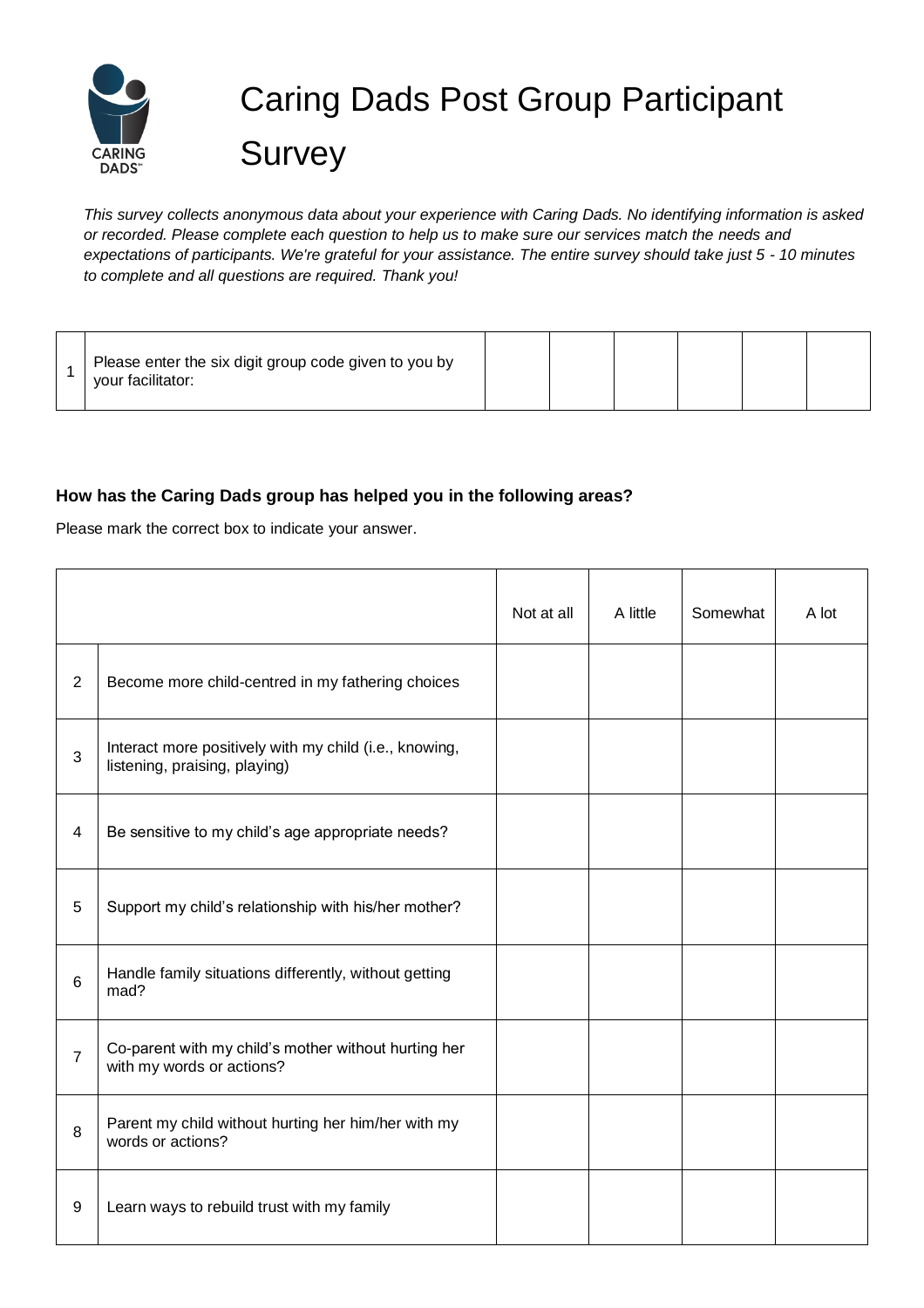## **The Caring Dads Facilitator(s) of my group:**

Please mark the correct box to indicate your answer.

|    |                                                                                                                              | Not at all | A little | Somewhat | A lot |
|----|------------------------------------------------------------------------------------------------------------------------------|------------|----------|----------|-------|
| 10 | Respected the strengths I have gained through my life<br>experience                                                          |            |          |          |       |
| 11 | Were able to help me set goals to work on during the<br>program                                                              |            |          |          |       |
| 12 | Could handle difficult situations                                                                                            |            |          |          |       |
| 13 | Treated me honestly; I can trust them                                                                                        |            |          |          |       |
| 14 | Respected the strengths I get from my culture or family<br>ties                                                              |            |          |          |       |
| 15 | Collaborated with other professionals involved with my<br>family to try to make sure that everyone was "on the<br>same page" |            |          |          |       |
| 16 | Consistently kept the focus on what was best for my<br>children                                                              |            |          |          |       |
| 17 | Helped me make connections with other fathers facing<br>similar problems                                                     |            |          |          |       |
| 18 | Helped me understand the importance of the<br>relationship between my children and their mother<br>(and/or other caregivers) |            |          |          |       |
| 19 | Were knowledgeable, prepared and organized                                                                                   |            |          |          |       |

|    |                                                                         | Not at all | A little | Somewhat | A lot |
|----|-------------------------------------------------------------------------|------------|----------|----------|-------|
| 20 | Overall, how satisfied were you with your experience of<br>Caring Dads? |            |          |          |       |